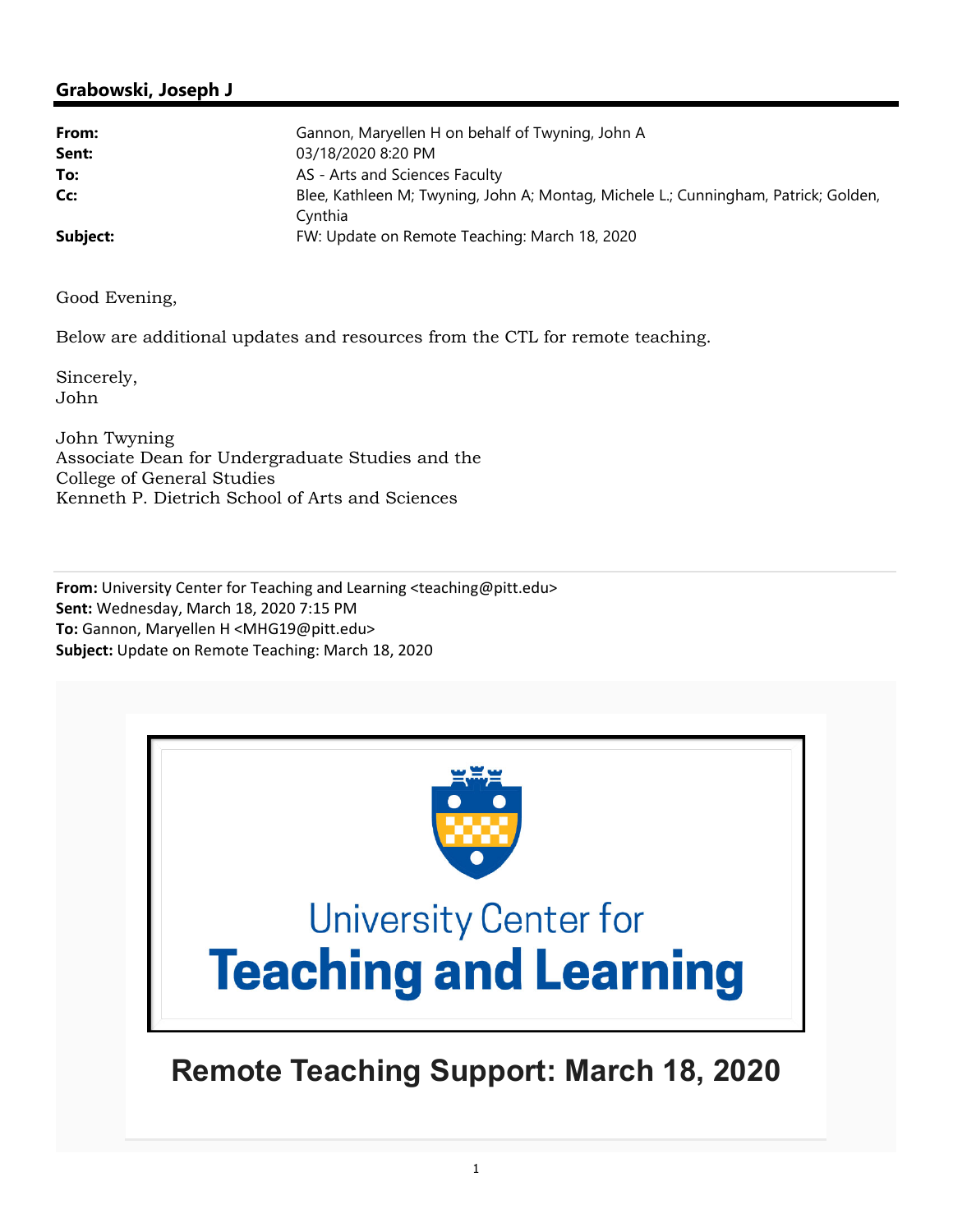#### Dear Colleagues,

You are receiving this special message from the Teaching Center because you have been identified by your dean or president as point person to help us disseminate important information about maintaining instructional continuity to faculty and to those who support them. Please feel free to forward all messages to your faculty and ensure this information reaches your **part-time faculty**- many of our sessions have been scheduled for late afternoon and evenings to help accommodate varying schedules.

1) **Accessible Course Materials**: The Teaching Center advises faculty to be mindful of instructional accessibility when creating new course materials for online use. Please visit Instructional Accessibility at Pitt for recommendations on how to properly name hyperlinks, converting files to more accessible media with SensusAccess, and a list of local and external accessibility resources.

#### 2) **Important Information About Recording Your Classes**

In order to facilitate the free exchange of ideas during lectures, if a faculty member intends to record their lecture with student participation, they must advise the students, via e-mail and at the beginning of the lecture, that the lecture, including their participation, is being recorded. Students should not be required to participate in the recorded conversation and should be encouraged to ask questions off-line. Further, the recorded lecture may be used by the faculty member and the registered students only for internal class purposes and only during the term in which the course is being offered. Faculty who have questions should contact teaching@pitt.edu. Consult the University policies for additional information on copyright.

3) **Recorded virtual workshops from earlier this week are now available for viewing.** Please note that captioning is in progress. You can view the recorded virtual workshops online today.

2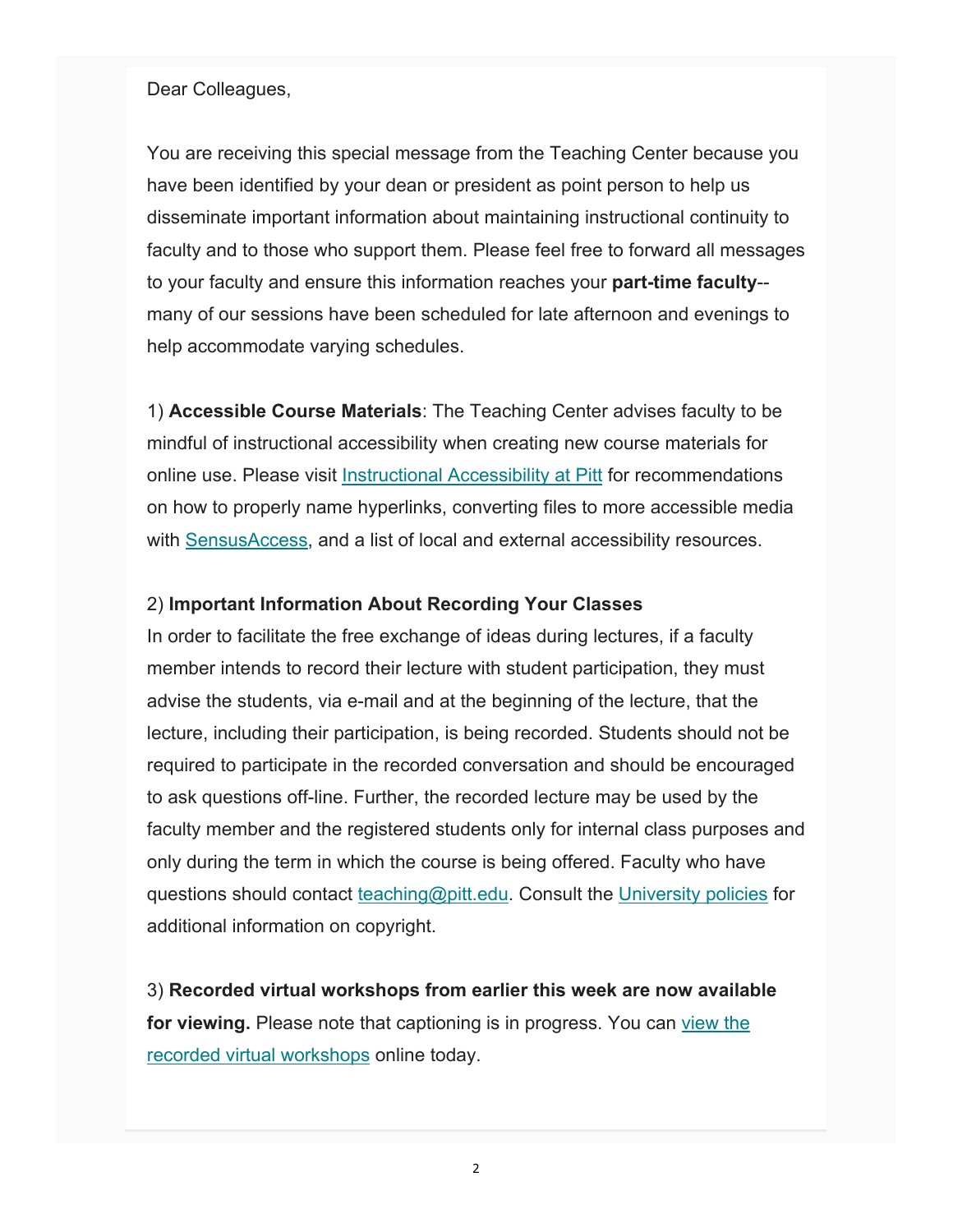4) Additional virtual workshops have been added to the schedule and we are still hosting remote office hours throughout the week. All sessions will be conducted via Zoom, are approximately one hour in length, and all times are EDT. Note: Zoom information for each event is now available.

## **Virtual Workshops**

- Thursday, March 19, 9 a.m.: Developing a Communication Plan for Remote and Online Learning
- Thursday, March 19, at 6 p.m.: Essentials for Remote Teaching
- Friday, March 20, 12 p.m.: Developing a Communication Plan for Remote and Online Learning

## **Remote Office Hours**

We will be hosting remote office hours throughout the week. These are drop-in style, question-and-answer discussions via Zoom.

- Thursday, March 19, 12 p.m. 1 p.m.: Tests and Quizzes
- Friday, March 20, 9 10 a.m.: Academic Integrity/Anti-Cheating

5) **Zoom Video Conferencing is now available to all University faculty, staff, and students.** You can access the conferencing tool by visiting Pitt's Zoom webpage and creating an account or logging in with your University credentials.

- Zoom is compatible with CourseWeb/Blackboard and we anticipate that it will be compatible with Canvas very soon.
- The Zoom Help Center contains a variety of resources to help you get started with using this video conferencing tool. We encourage you to view these resources for assistance with audio and video sharing, scheduling class meetings, and for a general overview of how you can use the tool to conduct synchronous meeting sessions.
- The Teaching Center has a Getting Started with Zoom page as an additional resource repository.